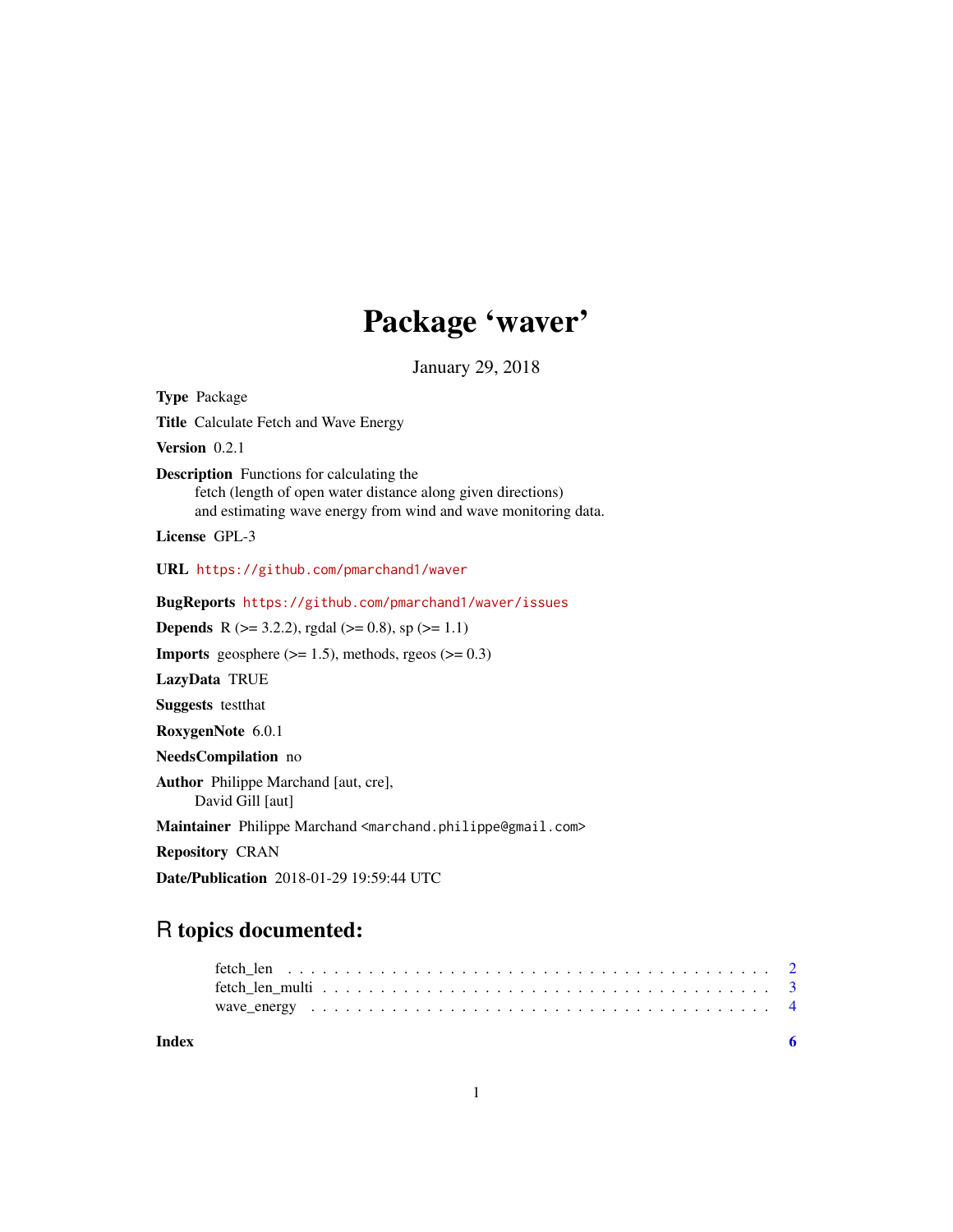<span id="page-1-1"></span><span id="page-1-0"></span>

# Description

Given a point, a shoreline layer and a vector of wind directions (bearings), fetch\_len calculates the distance from point to shore for each bearing.

# Usage

```
fetch\_len(p, bearings, shoreline, dmax, spread = 0, projected = FALSE,check_inputs = TRUE)
```
# **Arguments**

| p            | SpatialPoints* object of length 1 (single point).                                                                                                                                |
|--------------|----------------------------------------------------------------------------------------------------------------------------------------------------------------------------------|
| bearings     | Vector of bearings, in degrees.                                                                                                                                                  |
| shoreline    | SpatialLines* or SpatialPolygons* object representing the shoreline.                                                                                                             |
| $d$ max      | Maximum value of fetch length, returned if there is no land within a distance of<br>dmax from a given bearing.                                                                   |
| spread       | Vector of relative bearings (in degrees) for which to calculate fetch around each<br>main bearing (see details).                                                                 |
| projected    | Should projected coordinates be used to calculate fetch?                                                                                                                         |
| check_inputs | Should the validity of inputs be checked? It is recommended to keep this TRUE,<br>unless this function is called repeatedly from another function that already checks<br>inputs. |

# Details

The fetch length (or fetch) is the distance of open water over which the wind can blow in a specific direction. Note that bearings represent the direction from where the wind originates.

The optional spread argument defines relative directions that are added to each main bearing to produce a set of sub-bearings. The fetch lengths calculated for each sub-bearing are averaged with weights proportional to  $cos(s$  pread). By default, spread =  $\theta$  and fetch length is calculated for the main bearings only.

If projected is FALSE (the default), the input data must be in WGS84 geographic (longitude, latitude) coordinates. Geodesic distances are calculated using the [distGeo](#page-0-0) function from the geosphere R package. All distance are expressed in meters.

If projected is TRUE, the input data (p and shoreline) must share the same projection. Projected distances are calculated with the rgeos R package. All distances are expressed in the projection's coordinates.

If the shoreline layer is given as SpatialPolygons\*, the function verifies that the input point is outside all polygons (i.e. in water). If this is not the case, it issues a warning and returns a vector of NA.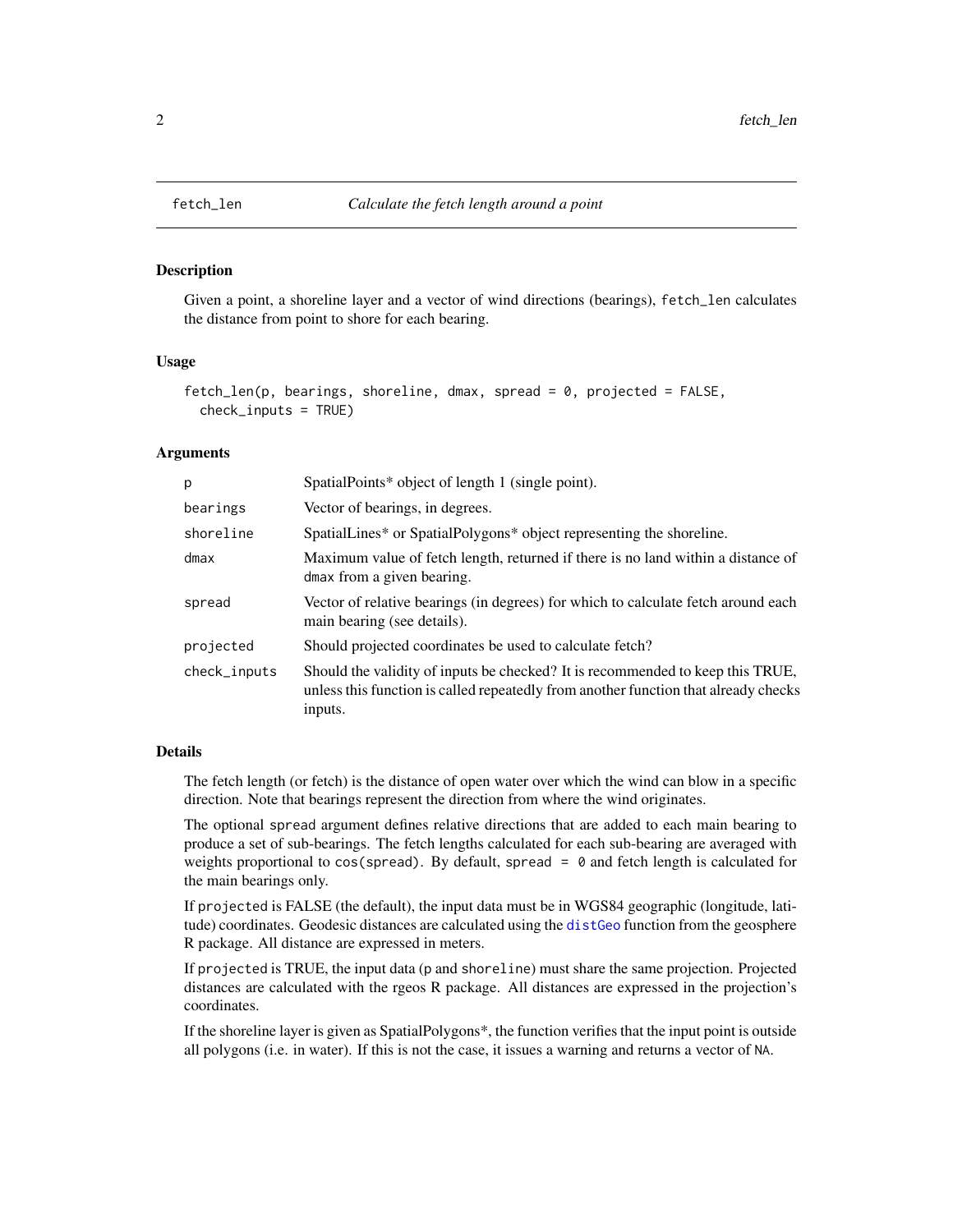# <span id="page-2-0"></span>Value

A named vector representing the fetch length for each direction given in bearings.

# See Also

[fetch\\_len\\_multi](#page-2-1) for an efficient alternative when computing fetch length for multiple points.

# Examples

```
pt <- SpatialPoints(matrix(c(0, 0), ncol = 2),
                   proj4string = CRS("+proj=longlat"))
# Shoreline is a rectangle from (-0.2, 0.25) to (0.3, 0.5)
rect <- Polygon(cbind(c(rep(-0.2, 2), rep(0.3, 2), -0.2),
                      c(0.25, rep(0.3, 2), rep(0.25, 2))))
land <- SpatialPolygons(list(Polygons(list(rect), ID = 1)),
                       proj4string = CRS("+proj=longlat"))
fetch\_len(pt, bearings = c(0, 45, 225, 315), land,dmax = 50000, spread = c(-10, 0, 10)
```
<span id="page-2-1"></span>

| fetch_len_multi | Calculate the fetch length for multiple points |  |
|-----------------|------------------------------------------------|--|
|                 |                                                |  |

# Description

fetch\_len\_multi provides two methods to efficiently compute fetch length for multiple points.

### Usage

```
fetch_len_multi(pts, bearings, shoreline, dmax, spread = 0,
 method = "btree", projected = FALSE)
```
# Arguments

| pts       | A SpatialPoints* object.                                                                                       |
|-----------|----------------------------------------------------------------------------------------------------------------|
| bearings  | Vector of bearings, in degrees.                                                                                |
| shoreline | SpatialLines* or SpatialPolygons* object representing the shoreline.                                           |
| $d$ max   | Maximum value of fetch length, returned if there is no land within a distance of<br>dmax from a given bearing. |
| spread    | Vector of relative bearings (in degrees) for which to calculate fetch around each<br>main bearing.             |
| method    | Whether to use the "btree" (default) or "clip" method. See below for more de-<br>tails.                        |
| projected | Should projected coordinates be used to calculate fetch?                                                       |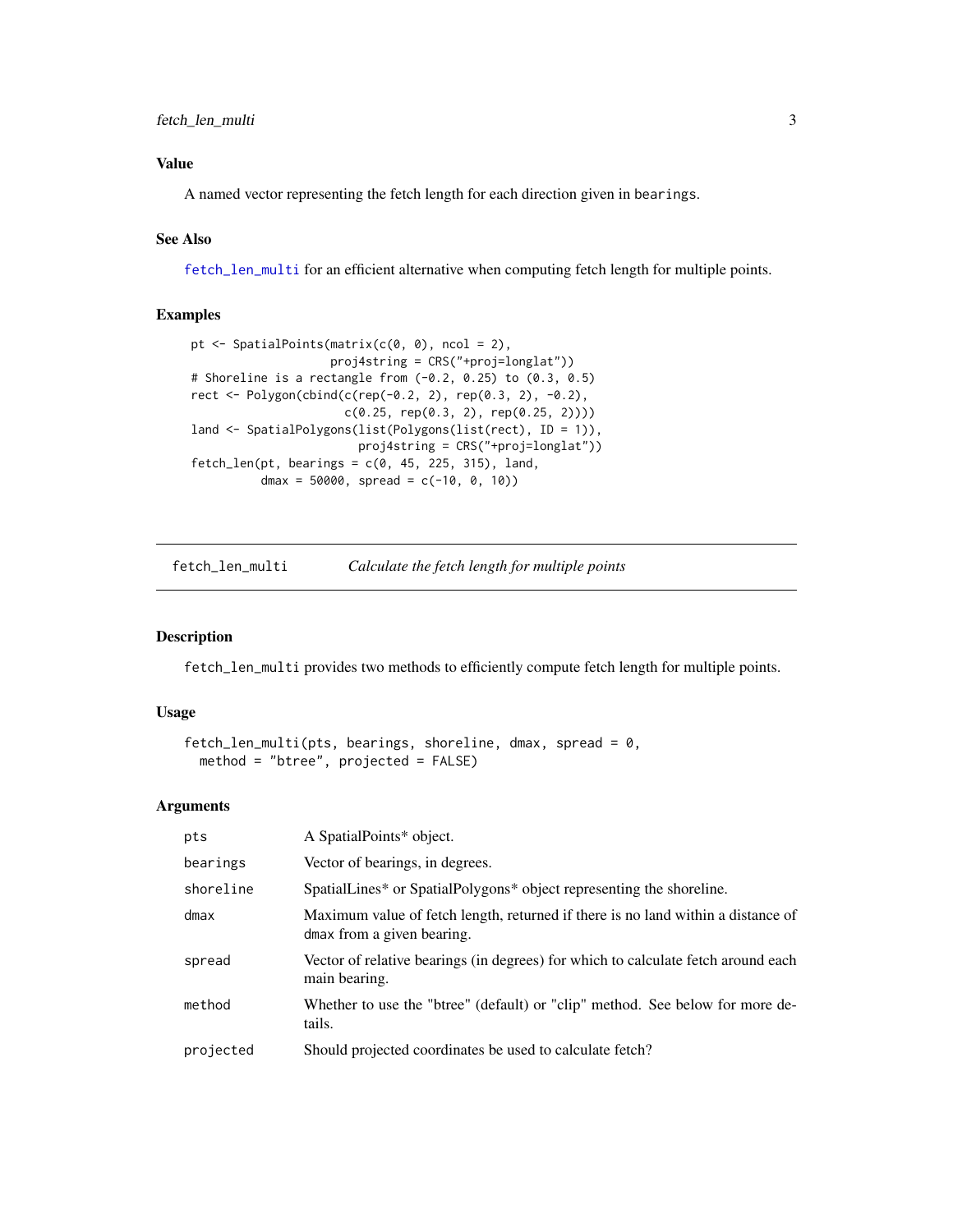# <span id="page-3-0"></span>Details

With method = "btree", the [gBinarySTRtreeQuery](#page-0-0) function from the rgeos package is called to determine which polygons in shoreline could be within dmax of each point. This is a fast calculation based on bounding box overlap.

With method = "clip", the shoreline layer is clipped to a polygon formed by the union of rectangular buffers around each point.

In both cases, [fetch\\_len](#page-1-1) is then applied to each point, using only the necessary portion of the shoreline.

Generally, the "clip" method will produce the biggest time savings when points are clustered within distances less than dmax (so their clipping rectangles overlap), whereas the "btree" method will be more efficient when the shoreline is composed of multiple polygons and points are distant from each other.

# Value

A matrix of fetch lengths, with one row by point in pts and one column by bearing in bearings.

#### See Also

[fetch\\_len](#page-1-1) for details on the fetch length computation.

wave\_energy *Calculate the wave energy flux*

#### Description

Calculates the wave energy flux (power per meter of wave crest) given either (1) the significant wave height and peak period or (2) the wind speed at 10m, fetch length and (optionally) water depth.

#### Usage

```
wave_energy(height = NA, period = NA, wind = NA, fetch = NA,
  depth = NA)
```
# **Arguments**

| height | Significant wave height, in meters. |
|--------|-------------------------------------|
| period | Peak wave period, in seconds.       |
| wind   | Wind speed at 10m, in m/s.          |
| fetch  | Fetch length, in meters.            |
| depth  | Water depth, in meters.             |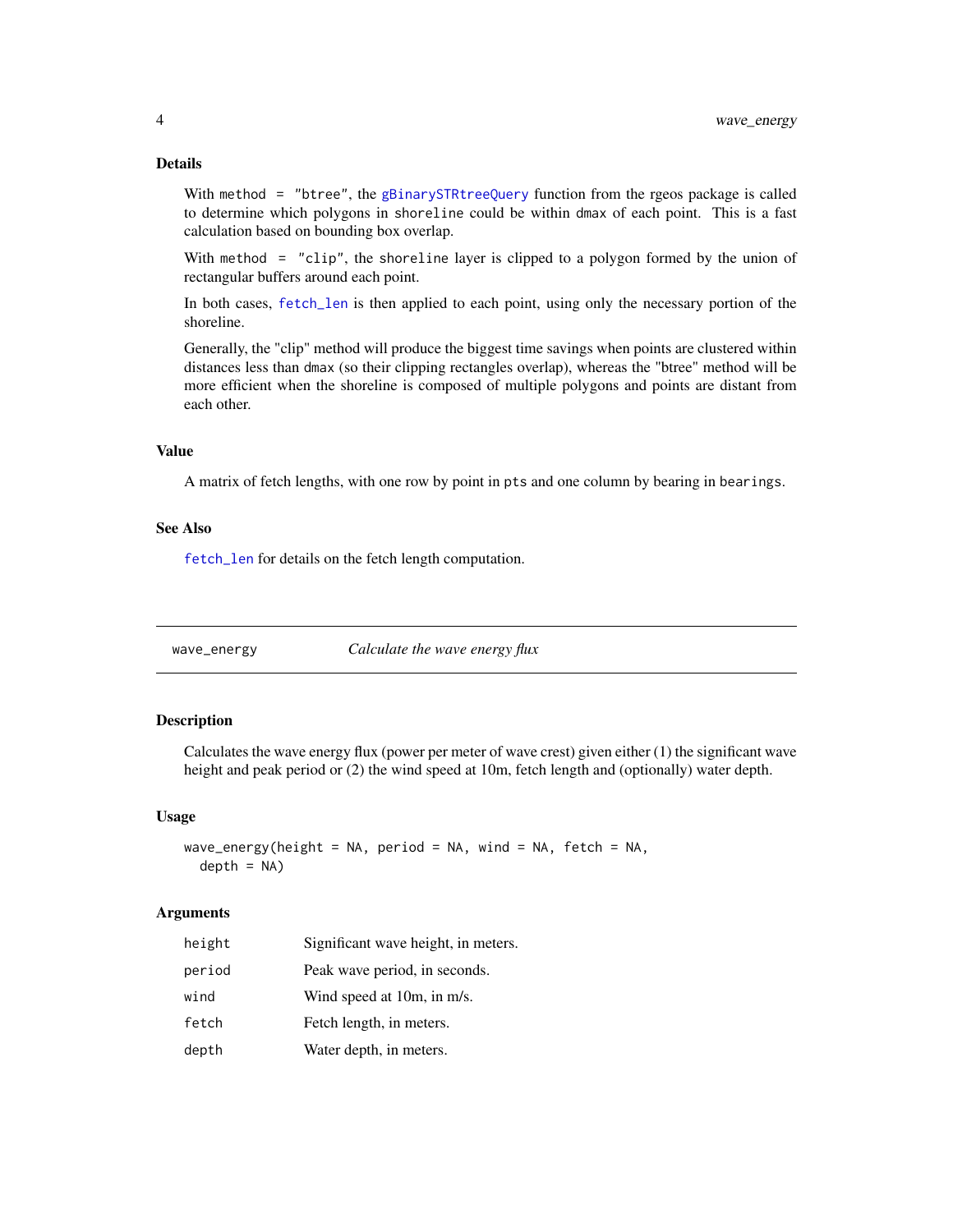wave\_energy 5

#### Details

Given the significant height  $(H)$  and peak period  $(T)$ , the wave energy flux is calculated as:

$$
\frac{\rho g^2}{64\pi}H^2T
$$

, where  $\rho$  is the density of water (998 kg/m<sup> $\land$ 3)</sup> and *g* is the acceleration of gravity (9.81 m/s<sup> $\land$ 2).</sup>

If both height and period are missing, they are estimated from on the wind speed at  $10m (U_{10})$ and the fetch length  $(F)$  as described in Resio et al.  $(2003)$ :

$$
{U_f}^2 = 0.001(1.1 + 0.035U_{10}){U_{10}}^2
$$

(friction velocity)

$$
\begin{split} \frac{gH}{U_f{}^2} &= \min(0.0413\sqrt{\frac{gF}{U_f{}^2}},211.5)\\ \frac{gT}{U_f} &= \min(0.651(\frac{gF}{U_f{}^2})^{1/3},239.8) \end{split}
$$

If the depth (*d*) is specified, it imposes a limit on the peak period:

$$
T_{max} = 9.78 \sqrt{\frac{d}{g}}
$$

(in seconds)

#### Value

Wave energy flux, in kW/m.

#### References

Resio, D.T., Bratos, S.M., and Thompson, E.F. (2003). Meteorology and Wave Climate, Chapter II-2. Coastal Engineering Manual. US Army Corps of Engineers, Washington DC, 72pp.

# Examples

# With height and period arguments wave\_energy(8, 1)

# With wind, fetch and depth arguments (must be named) wave\_energy(wind = 12, fetch = 15000, depth = 10)